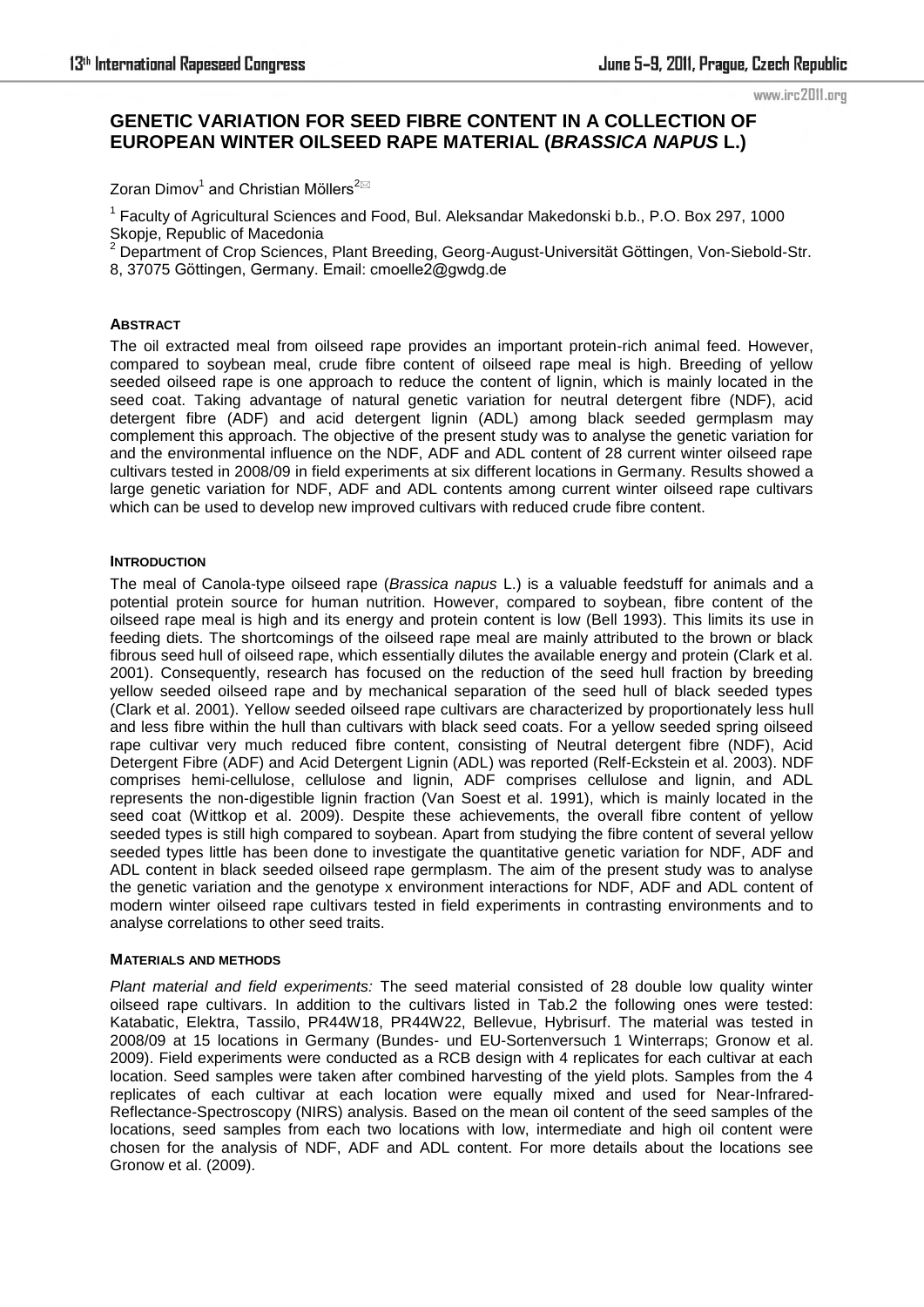*Analytical methods:* Seed samples of about 3 g were scanned with a NIRS monochromator model 6500 (NIRSystems, Inc., Silversprings, MD, USA). Oil, protein and moisture content were determined using the calibration raps2009.eqa provided by VDLUFA Qualitätssicherung NIRS GmbH (Kassel, Germany). Oil and protein content are expressed in % on a seed dry matter basis. Protein content of the oil extracted meal (Prot idM) was calculated by using the seed oil and protein content data obtained from NIRS prediction. NDF, ADF and ADL (% in meal DM) as well as dry matter content (24 hours at 105°C) were determined in 500 mg meal samples according to Van Soest et al. (1991) using the ANKOM™ detergent fibre analysis system with filter bag technology (ANKOM Technology, Macedon, NY, USA).

*Statistical analysis:* Analysis of variance and calculation of heritabilities were performed by using PLABSTAT software (Utz 2008) considering the locations as random. Mean values of the genotypes across the locations were used to calculate Spearman's rank correlation coefficients between traits.

#### **RESULTS**

The analysis of variance showed highly significant effects of the locations and the genotypes on NDF, ADF and ADL content of the defatted seed meal of 28 winter oilseed rape cultivars (Tab. 1). Highly significant effects of the locations and the genotypes on thousand kernel weight (TKW), seed oil and protein content, and protein content of the defatted meal were also found. Comparatively large variance components were detected for the effect of the locations on all traits, except for TKW.

Tab.1: Variance components of NDF, ADF and ADL content and of other seed quality traits in 28 current winter oilseed rape cultivars tested in field experiments at 6 locations

| Source<br>οf | <b>NDF</b> | ADF     | <b>ADL</b> | TKW      | Oil     | Protein  | Protein<br>de-<br>ın |
|--------------|------------|---------|------------|----------|---------|----------|----------------------|
| variance     |            |         |            |          |         |          | fatted meal          |
| Location     | $10.7**$   | $7.6**$ | $3.6**$    | $0.05**$ | $6.9**$ | $5.22**$ | $6.21**$             |
| Genotype     | $1.4**$    | $1.4**$ | $0.5*$     | $0.10**$ | $0.9**$ | $0.36**$ | $1.14***$            |
| L x G        | 2.4        | 2.7     | 4.5        | 0.04     | 0.6     | 0.33     | 0.53                 |
|              | 0.78       | 0.75    | 0.41       | 0.94     | 0.90    | 0.87     | 0.93                 |

\*; \*\* Significant at  $P = 0.05$  and  $P = 0.01$ , respectively (F test, ANOVA)

 $h^2$  = heritability

Heritabilities were low for ADL, intermediate for NDF and ADF and high for the other traits. Among the cultivars, the NDF content ranged from 26.1 to 32.7% in the dry matter of the defatted seed meal (Tab. 2). Calculated on the basis of dry seeds the NDF content varied from 12.5 to 15.9% (data not shown). ADF content ranged from 20.5 to 26.8% in the dry matter of the defatted meal and from 9.8 to 13.0% in the seeds. In the defatted meal the ADL content varied from 8.5% to 13.2% and calculated on the basis of seeds it varied from 4.1 to 6.4%.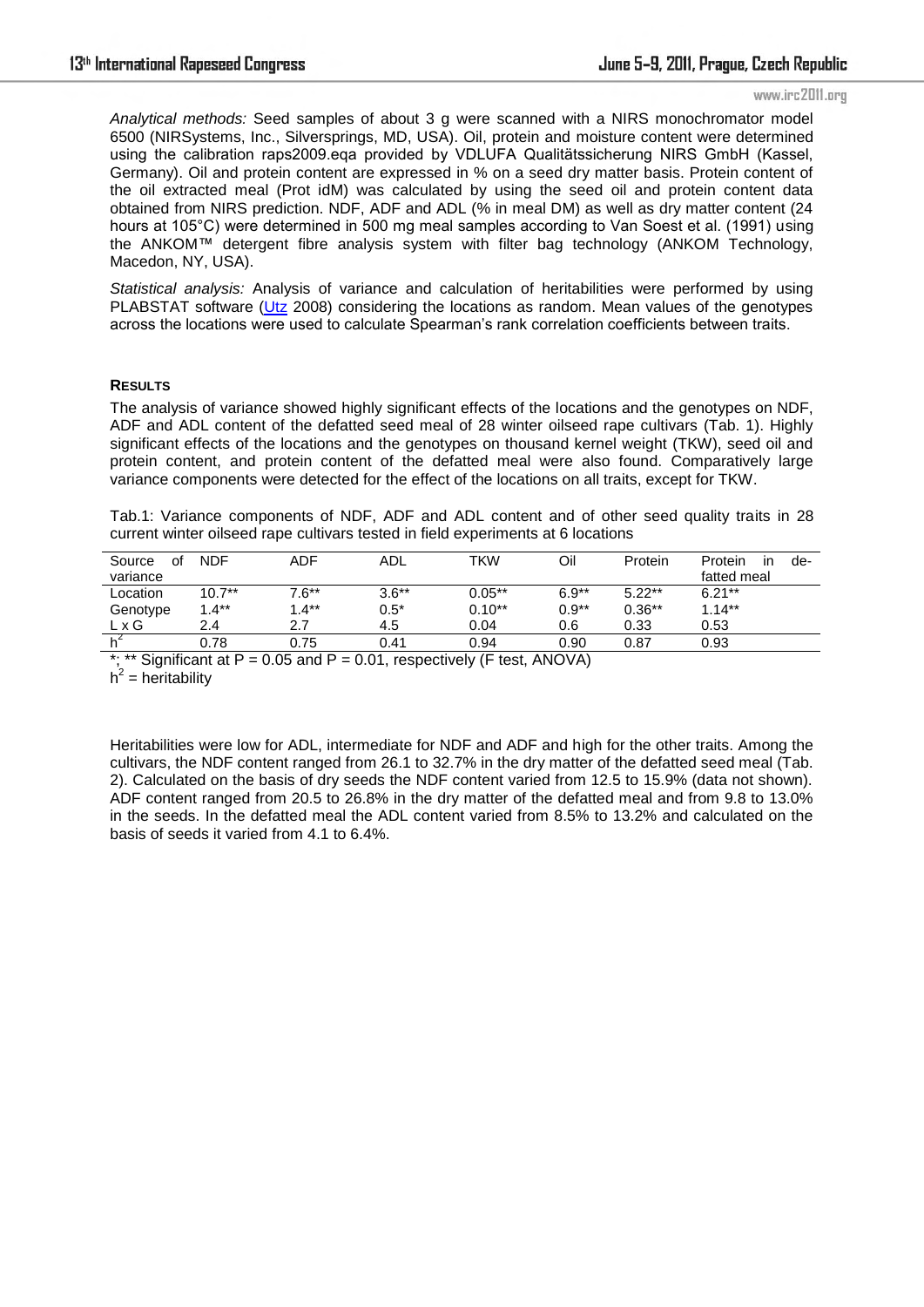| Cultivar                                       | Type                      | <b>NDF</b> | <b>ADF</b> | <b>ADL</b> | <b>TKW</b> | Oil                             | Protein     | Protein<br>defatted meal | $\overline{\mathsf{in}}$ |
|------------------------------------------------|---------------------------|------------|------------|------------|------------|---------------------------------|-------------|--------------------------|--------------------------|
| <b>ES Alienor</b>                              |                           | 26.1       | 20.5       | 8.5        | 5.2        | 47.8                            | 19.5        | 37.2                     |                          |
| Adriana                                        |                           | 27.9       | 22.4       | 9.1        | 5.2        | 49.7                            | 19.2        | 38.0                     |                          |
| Loveli <sub>CS</sub>                           | L                         | 28.0       | 21.1       | 8.8        | 4.5        | 49.8                            | 20.2        | 40.1                     |                          |
| DK Secure                                      | <b>Hzk</b>                | 28.8       | 23.8       | 10.9       | 4.2        | 46.8                            | 20.1        | 37.6                     |                          |
| Safran                                         | н                         | 29.3       | 23.3       | 9.8        | 4.4        | 47.4                            | 19.9        | 37.7                     |                          |
| Limone                                         | H                         | 29.5       | 23.9       | 10.3       | 4.7        | 48.5                            | 19.2        | 37.1                     |                          |
| Exotic                                         | н                         | 29.5       | 24.0       | 10.8       | 5.1        | 46.6                            | 20.9        | 39.0                     |                          |
| Lorenz                                         | L                         | 29.7       | 23.3       | 9.5        | 4.4        | 50.4                            | 18.4        | 37.0                     |                          |
| Cuillin                                        | н                         | 29.8       | 24.0       | 11.4       | 4.5        | 48.6                            | 19.9        | 38.6                     |                          |
| Monolit                                        | L                         | 29.8       | 24.2       | 10.8       | 5.0        | 49.5                            | <u>18.1</u> | 35.7                     |                          |
| Visby                                          | н                         | 30.7       | 23.9       | 11.5       | 5.0        | 47.6                            | 19.3        | 36.8                     |                          |
| Azur                                           | L                         | 30.7       | 25.7       | 11.6       | 4.7        | 49.1                            | 19.1        | 37.4                     |                          |
| NK Pegaz                                       |                           | 30.8       | 25.4       | 11.0       | 4.7        | 48.3                            | 18.5        | 35.7                     |                          |
| PR 45 DR 01                                    | Hzk                       | 30.9       | 23.9       | 9.4        | 4.5        | 47.8                            | 19.0        | 36.3                     |                          |
| <b>NK Aviator</b>                              | н                         | 31.1       | 24.2       | 10.4       | 4.0        | 47.3                            | 19.9        | 37.7                     |                          |
| Zeppelin                                       | н                         | 31.3       | 25.0       | 10.7       | 4.4        | 49.6                            | 19.3        | 38.3                     |                          |
| Arcadia                                        | L                         | 31.5       | 26.1       | 12.0       | 4.1        | 48.0                            | 19.4        | 37.2                     |                          |
| <b>NK Caravel</b>                              | $\boldsymbol{\mathsf{H}}$ | 31.8       | 25.1       | 11.2       | 4.5        | 46.8                            | 19.8        | 37.2                     |                          |
| DK Cabernet                                    | L                         | 32.3       | 26.8       | 12.3       | 4.2        | 48.5                            | 18.7        | 36.2                     |                          |
| NK Morse                                       | L                         | 32.7       | 26.2       | 13.2       | 4.6        | 48.6                            | 18.1        | 35.1                     |                          |
| Mean                                           |                           | 30.1       | 24.1       | 10.7       | 4.6        | 48.5                            | 19.4        | 37.5                     |                          |
| LSD5%                                          |                           | 1.77       | 1.89       | 2.42       | 0.22       | 0.88                            | 0.66        | 0.83                     |                          |
| H<br><b>Hybrid</b><br>$\overline{\phantom{a}}$ | cultivars,                | L          | $\equiv$   | line       | cultivars, | <b>Hzk</b><br>$\qquad \qquad -$ | semidwarf   | hybrid                   | cultivars                |

Tab. 2: Seed quality traits of 20 European winter oilseed rape cultivars tested at 6 locations in 2008/2009 (BSV/EUV1)

LSD5%, least significant difference at the level of probability  $P = 0.05$ 

Spearman's rank correlations revealed highly significant positive correlations between NDF, ADF and ADL (Tab. 3). All correlations between NDF, ADF, ADL and the other seed traits were negative, although none of them were significant. Closest negative correlations were found for NDF and the other seed quality traits. NDF was more negatively correlated to protein content than to oil content and NDF was also negatively correlated to TKW.

Tab. 3 Spearman's rank correlations for seed quality traits of 28 modern winter oilseed rape cultivars tested in field experiments at 6 locations

| Protein     | $-0.42*$ |          |             |          |         |            |          |
|-------------|----------|----------|-------------|----------|---------|------------|----------|
| Oil+Protein | $0.80**$ | 0.14     |             |          |         |            |          |
| Prot idM    | 0.16     | $0.77**$ | $0.66**$    |          |         |            |          |
| <b>TKW</b>  | 0.09     | $-0.14$  | 0.07        | $-0.004$ |         |            |          |
| <b>NDF</b>  | $-0.13$  | $-0.33$  | $-0.38$     | $-0.35$  | $-0.30$ |            |          |
| ADF         | $-0.001$ | $-0.26$  | $-0.22$     | $-0.18$  | $-0.23$ | $0.81**$   |          |
| <b>ADL</b>  | $-0.07$  | $-0.14$  | $-0.23$     | $-0.12$  | $-0.05$ | $0.60**$   | $0.84**$ |
|             | Oil      | Protein  | Oil+Protein | Prot idM | TKW     | <b>NDF</b> | ADF      |

## **DISCUSSION**

Within the present study a significant and large quantitative variation was found for NDF, ADF and ADL content among 28 current winter oilseed rape cultivars evaluated in field experiments at 6 different locations in Germany. The variance components showed a very dominant effect of the locations on the NDF and ADF content of the defatted meal (Tab. 1). This was not surprising since the 6 test locations were selected among 15 locations based on large differences in mean seed oil